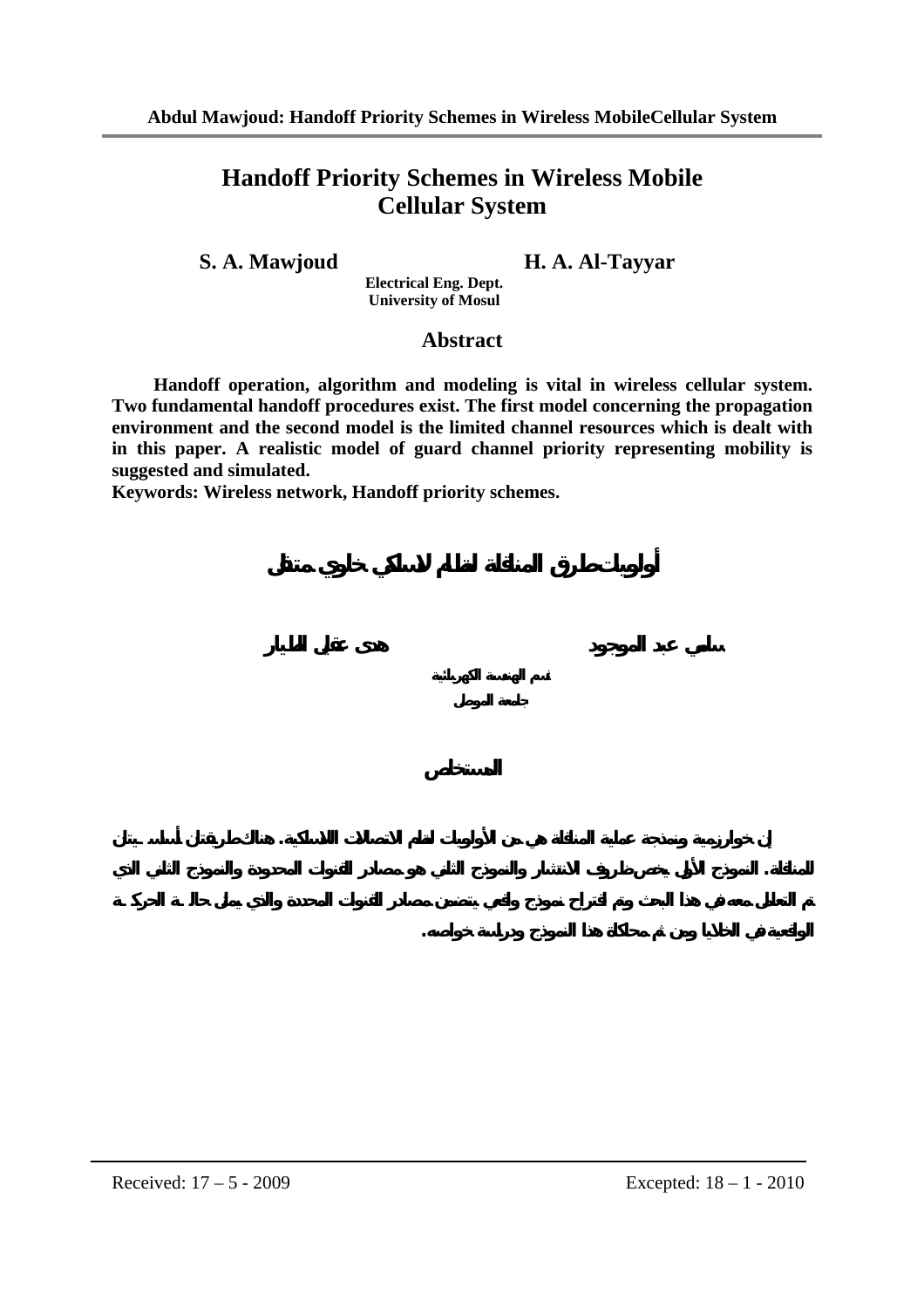## **Introduction:**

For efficient wireless mobile network, the handoff procedure of mobile stations moving from one cell to another cell in the intended coverage area is of prime importance. The number of handoff should be minimum (i.e. necessary handoff). Unnecessary handoff (or wrong cell handoff) results in worsening the performance of the network especially new calls blocking probabilities or a sudden call termination when a call is in progress.

Since studying the variations of system parameters is not feasible practically, simulation is a vital tool to study the performance by investigating the effect of various system parameters variations represent the real system environments.

• Hard handoff is applicable in GSM system, as shown in figure 1. It is called break before make i.e. the mobile station (MS) is disconnected from the serving base station (BS1) before connection with neighboring base station (BS2) i.e. the MS is connected to one base station at a time [1][2].



**Fig. 1 Hard handoff (HHO) [2]**

#### **1. Methods of Handoff Priority:**

Handoff operation is vital in system performance especially new calls blocking probability and sudden call termination (handoff failure).

To illustrate the different handoff priority in a one way traffic (either voice traffic or data traffic), a cellular system can be assumed to be consisting of many cells each has S number of channels, call service rate ( $\mu$ ), average call arrival rate  $\lambda_N$  and average handoff calls  $\lambda_H$  [1][2].

#### • **Non-Priority Handoff Scheme:**

In this method, new calls and handoff calls are shared in all channels (S) available in the cell. The base station (BS) controls the management of handoff calls the same way it controls new calls and both are blocked with the same probability as in figure 2.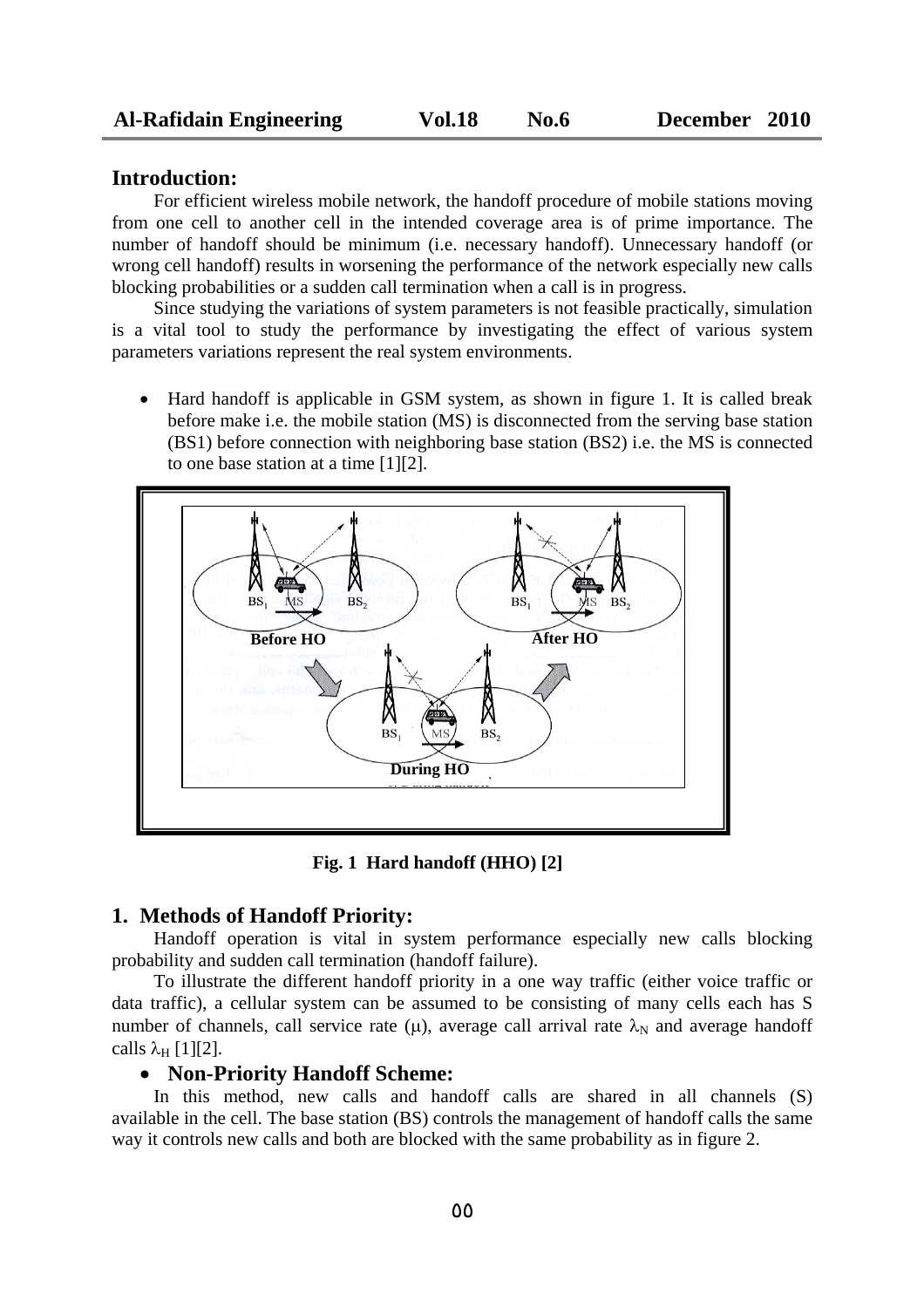

**Fig. 2 Model of HO method with non-priority [1]**

## • **Priority Handoff Scheme:**

From the users point of view call termination during connection is more annoying than initiating a new call, therefore handoff's for continuing calls are given priority to new calls initiation[3].

Efficient priority schemes which provide high optimization of wireless bandwidth by adaptation with high number of new initiated calls. Whilst insuring quality of service (QoS) for handoff calls[4].

## • **Guard Channel Priority (GCP):**

In this method, priority is given for handoff requests by allocating a number of channels  $(S_R)$  for handoff requests only and the remaining channels  $(S_c = S - S_R)$  are shared by handoff calls and new call initiation. New calls request are blocked if the number of available channels is less or equals to  $S_R$ . Handoff request is blocked if there is no available (vacant)

channel in the cell [1][5]. Figure 3 illustrates GCP. The allocations of a group of channels for handoff will only reduce the general traffic channels, so the network capacity is reduced in addition to not completely utilization the radio spectrum [4]. The efficient utilization for GCP requires more accurate knowledge of the number of reserved channels and the knowledge of traffic in the intended area.



**Fig. 3 Model of handoff with guard channel priority [4]**

To evaluate the performance in guard channel priority scheme, the important parameters used are [6]:

- Blocking probability.
- Handoff failure probability.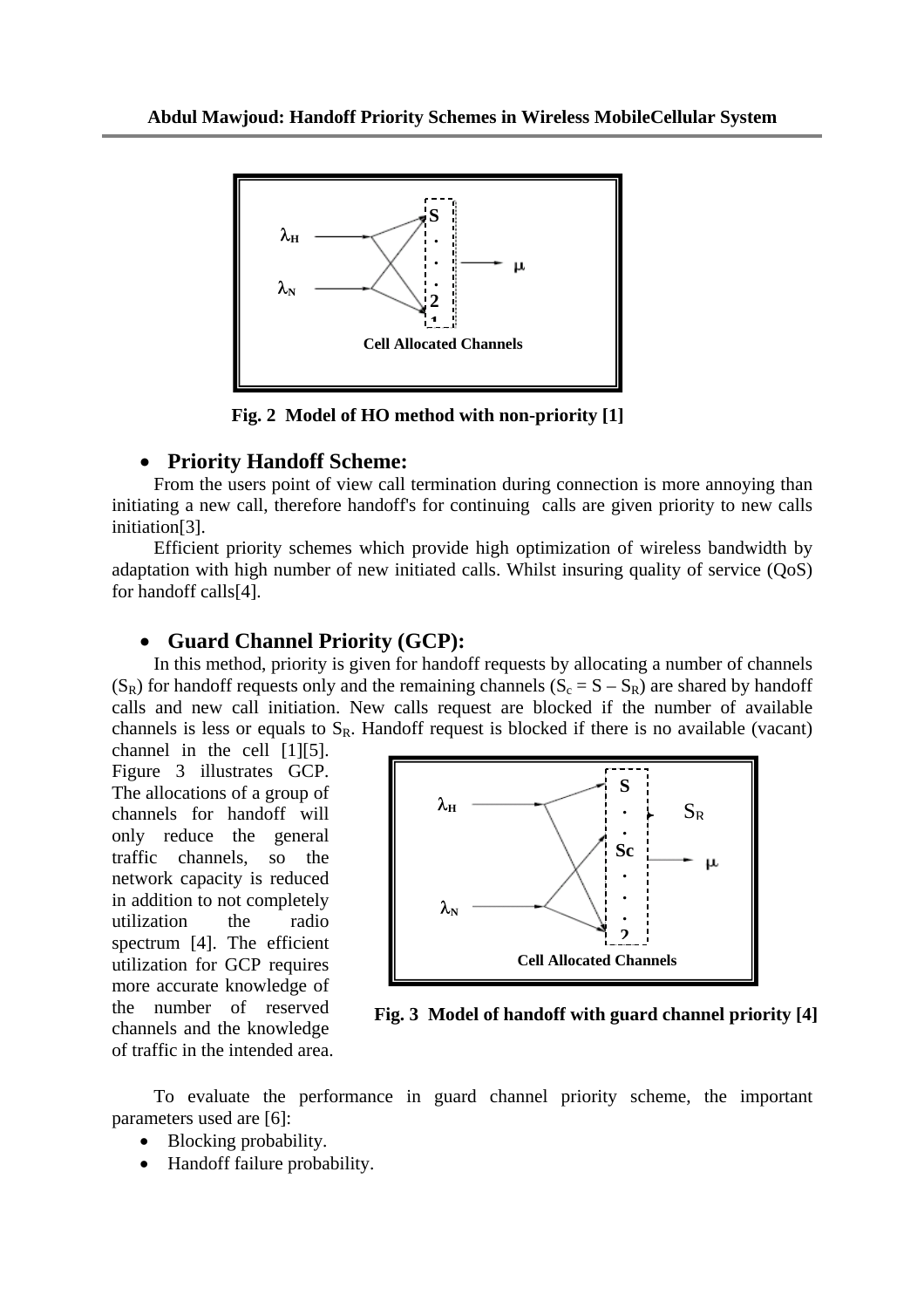## **2. Limited Channel Resources:**

Each cell has limited capacity (S channels), theses channels are shared between new calls and HO calls. In case priority is given to handoff calls the BS does not differentiate the new calls from handoff calls; but when priority is given for handoff, the new calls established in the cell that has not empty channels will not be completed, but handoff calls are given priority. The most important priority methods is the guard channel priority (GCP).

The GCP simulation model is designed, and a number of channels are reserved for handoff calls only to reduce handoff failure [2][6][7].

Before going into details in the GCP simulation model, the factor affecting this model are, cell capacity (number of available channels in the cell) and the reserved channels for handoff.

#### **3.1 Cell Capacity:**

The handoff of a call is defined by two important random factors [2]:

a- The average number of MSs requesting the service which is the average number of call arrival rate  $(\lambda)$  where:

 $\lambda = \frac{\text{Number of Requests}}{\text{numbest}}$  ... (1)

Time

b- The average time the MS requests to service (average holding time (H)).

The traffic load  $(\alpha)$  is given by:

 $\alpha = \lambda$  H … (2)

where the unit of  $\alpha$  is Erlang.

For example: Suppose a cell in which the average number of MSs is approximately 100. If the call request during one hour is 30 and average time of MS service H equals 360 sec, then the average call request is:

3600 sec.  $\lambda = \frac{30 \text{ Call}}{1000}$ and the traffic load  $\alpha$  is:

$$
\alpha = \frac{30 \text{Calls}}{3600 \text{ sec.}} \times 360 \text{ sec.}
$$

 $= 3$  Erlang

Assuming call requests is Poisson distribution [2] then the blocking probability B is given by:

$$
B(S,\alpha) = \frac{\alpha^{S} / Si}{\sum_{K=0}^{S} \frac{\alpha^{K}}{K!}} \qquad \qquad \dots (3)
$$

Where S is the number of channels in the cell.

Equation 3 is called Erlang-B formula, and is given as:

$$
B(2,3) = \frac{\frac{3^2}{2!}}{\sum_{K=0}^{2} \frac{3^K}{K!}} = 0.6
$$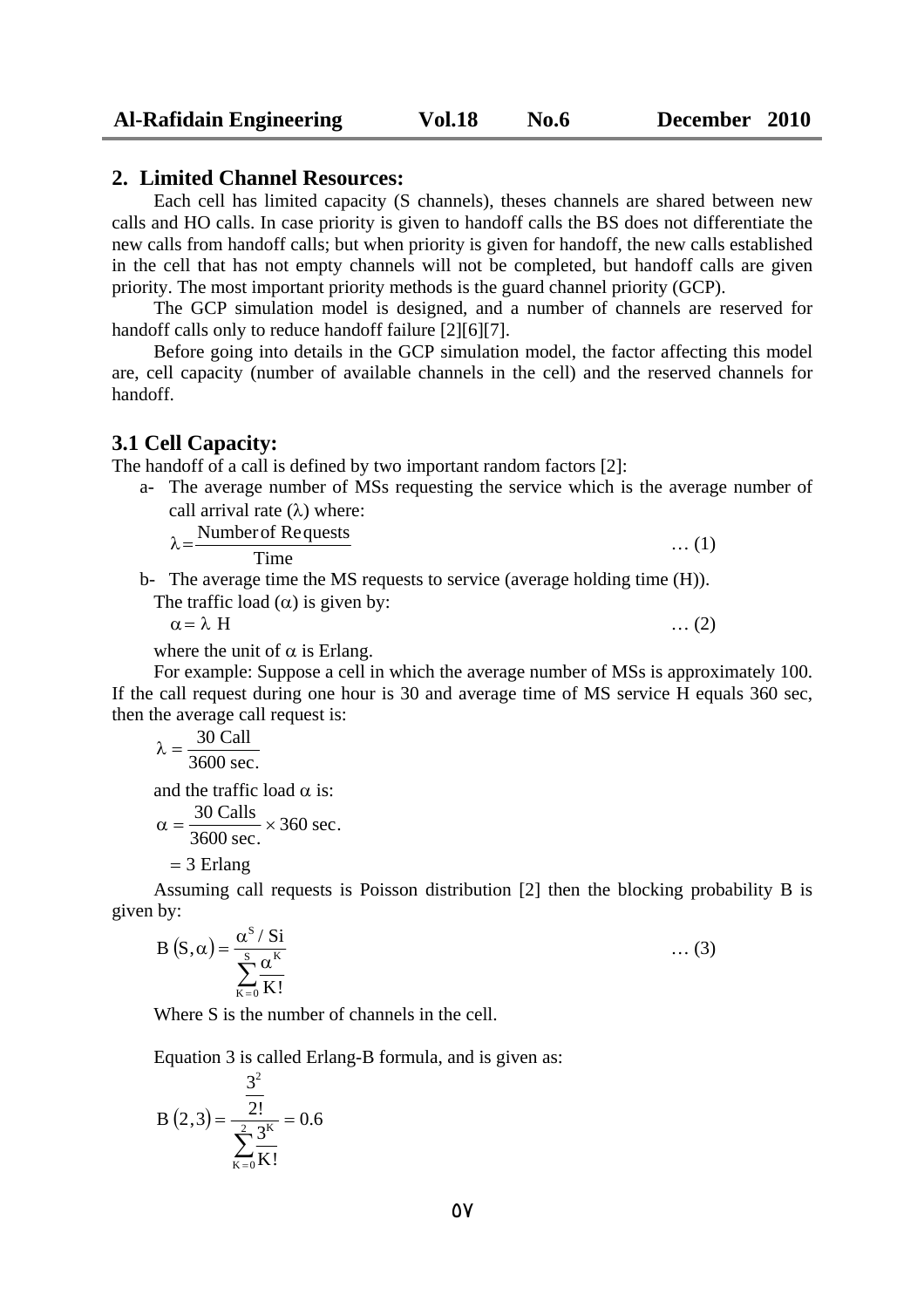Therefore 0.6 of the calls will be blocked and need a new call initiation request and therefore the number of blocked calls is:

 $30 \times 0.6 = 18$ 

.

#### **3.2 Simulation of Guard Channel Priority Model:**

The model designed consists of seven cells, a center cell and six neighboring cells as shown in figure 4.



**Fig. 4 Simulation model with guard channel priority [8]**

Assumptions used in the designed model are:

- Calls arrival rate is of Poisson distribution [8] of average call initiation time for MSs of 300 seconds.
- Holding time is exponential of average value of 180 seconds. According to exponential distribution, calls of longer holding time is of less probability of occurrence [9].
- The speeds of MSs are random and constant for every MS and of uniform distribution and a maximum MS speed of 60 km/hr
- The directions of MSs mobility's are between  $0^{\degree}$  and 360 $^{\degree}$ .
- The arrival of calls is memory-less including that each user (even the users whose calls are blocked) request channel at different times.
- There are limited channels available in the trunking pool, while the number of user's is unlimited. It is not important to know the number of MSs that is in the cell at a certain instant of time but the important is the actual number of synchronized calls in the cell [7].
	- Ten duplex channels are assumed in the cell  $(S = 10)$ .
- The radius of the cell is  $R = 1000$  m.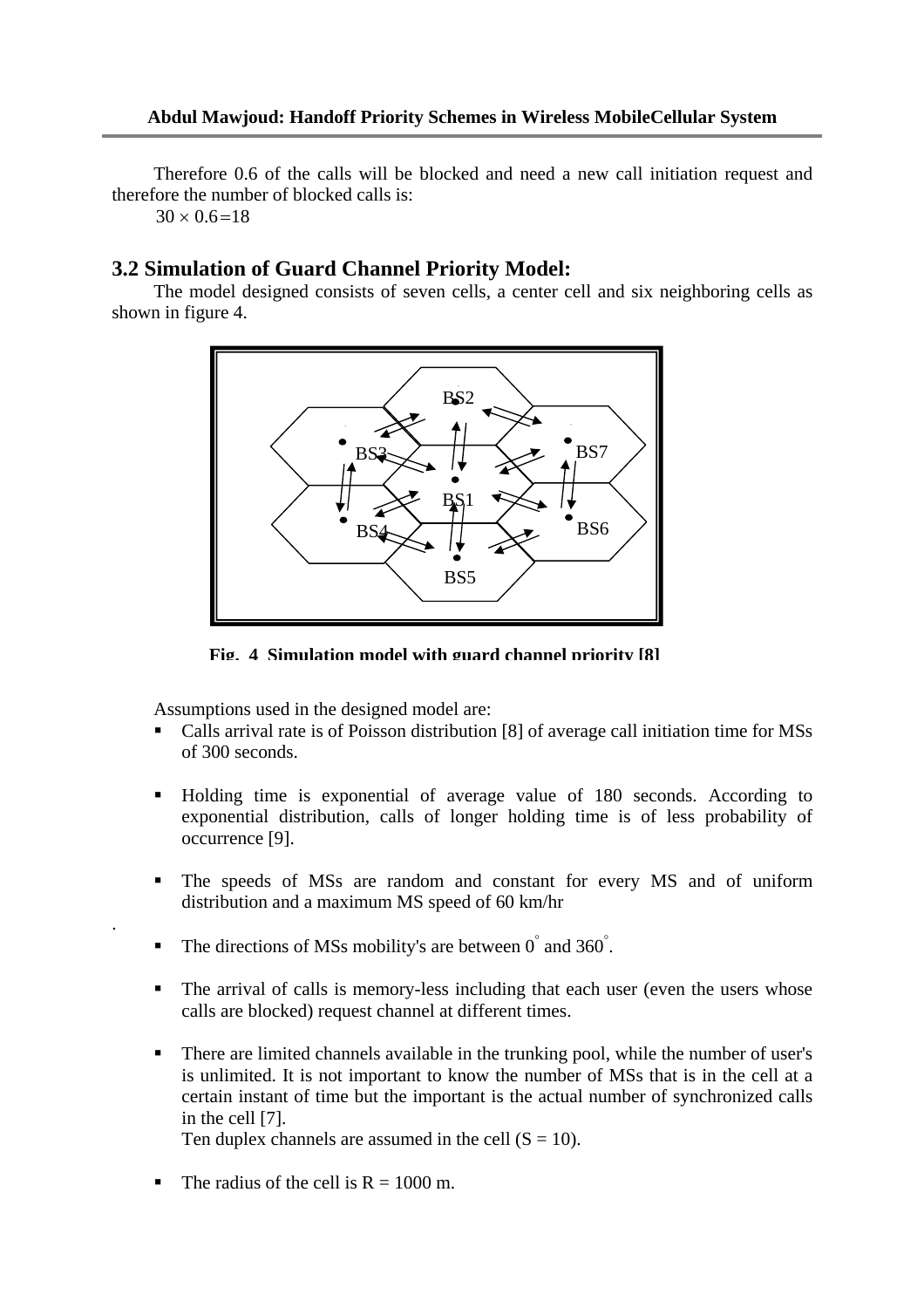| <b>Al-Rafidain Engineering</b> | <b>Vol.18</b> | No.6 | December 2010 |  |
|--------------------------------|---------------|------|---------------|--|
|--------------------------------|---------------|------|---------------|--|

All the above assumptions apply equally to the cells in the proposed model.

The model proposed in figure 4 represent actual mobility of MSs from the central cell to the six neighboring cells and reverse mobility of MSs from the six neighboring cells to the central cell.

#### **3. Simulation Results:**

Figure 5 shows the handoff failure probability versus traffic intensity of each cell in Erlang for non-priority of handoff and for priority in handoff (for guard channels 1, 2 and 3).



**Fig. 5 Handoff failure probability versus traffic intensity in case of non-priority and priority**

The non-priority, channels are not reserved for handoff and the channels are available for new calls and handoff calls, therefore the probability of handoff failure is high. In case of priority is given for handoff calls, the probability of handoff failure will be less due to reserved channels for handoff, and hence the probability of decreased handoff failure with increasing number of reserved channels.

Increased traffic load means increasing calls request and hence increased chances of handoff requests to the intended cell. As a result the probability of handoff failure increases since the number of channels in each cell is limited.

On the contrary of handoff failure probability there is the probability of blocking new calls which increases by giving priority to handoff and hence increases with increase in the number of channels reserved for handoff. The reason for that is the limited number of channels in the cell which are shared by new calls and handoff calls (i.e. increasing the service to one reduces the service to the other).

Figure 6 shows the new calls blocking probability versus traffic intensity. As in the case of increased in probability of handoff failure with increased traffic load, the new calls blocking probability increases with increased traffic load.